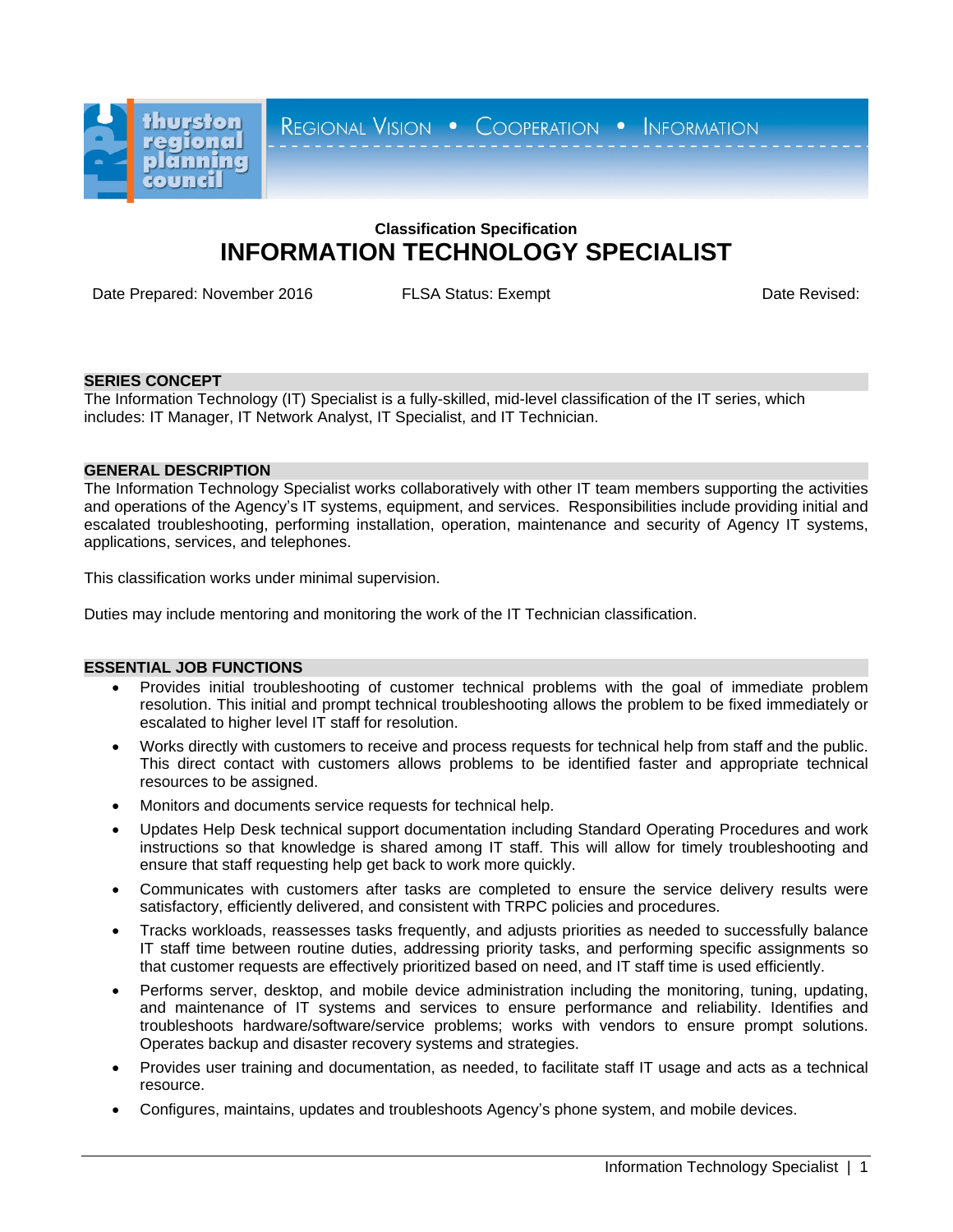- Works with other IT team members on the implementation of upgrades to Agency IT hardware, software, applications, services and cloud computing.
- Operates and maintains security systems and services that provide detection, prevention, containment, and deterrence mechanisms to protect and maintain the integrity of the Agency's IT infrastructure and data. Cybersecurity systems and services include next generation firewalls, network and host intrusion prevention, vulnerability management, security information and event management (SIEM), packet capture, anti-virus, anti-malware, anti-spam, and patch management. Analyzes security events, conducts incident response, forensics and remediation. Removes unneeded applications and conducts hardening of systems to reduce attack surface. Teaches and coordinates security awareness training for staff.
- Supports the Agency's internet services and the Agency's remote access system.
- Provides direction to IT Technician, contract employees, and consultants.
- Ensures TRPC data is kept secure and confidential.

### **OTHER JOB FUNCTIONS**

Performs other related duties as assigned.

# **DISTINGUISHING FEATURES**

The Information Technology Specialist classification assists in the troubleshooting, operation, management, and maintenance of the Agency's IT services and associated technology. This classification works collaboratively with the Agency IT team.

## **WORKING CONDITIONS**

Work is performed indoors in an office environment. The ability to lift computer components, move furniture, work in tight spaces or on ladders is occasionally required. Must maintain a level of physical and mental fitness necessary to perform the essential functions of the position.

### **EDUCATION & EXPERIENCE**

#### EDUCATION – MINIMUM:

Bachelor's degree in computer science or related field or equivalent combination of education and experience.

### EXPERIENCE – MINIMUM:

Two years of experience in Information Technology.

### PREFERRED:

Proven troubleshooting, customer service, and issue tracking skills.

### OR SUBSTITUTING

Any demonstrated combination of experience and education that provides the applicant with the required knowledge and abilities.

## **KNOWLEDGE AND ABILITIES**

Knowledge of:

- Servers, Desktops, Laptops, Mobile Devices, and Related Applications
- Wired and Wireless Networking
- Cybersecurity
- Data Backup and Disaster Recovery
- Hardware and Software Virtualization
- Storage Area Networks
- Internet Technologies